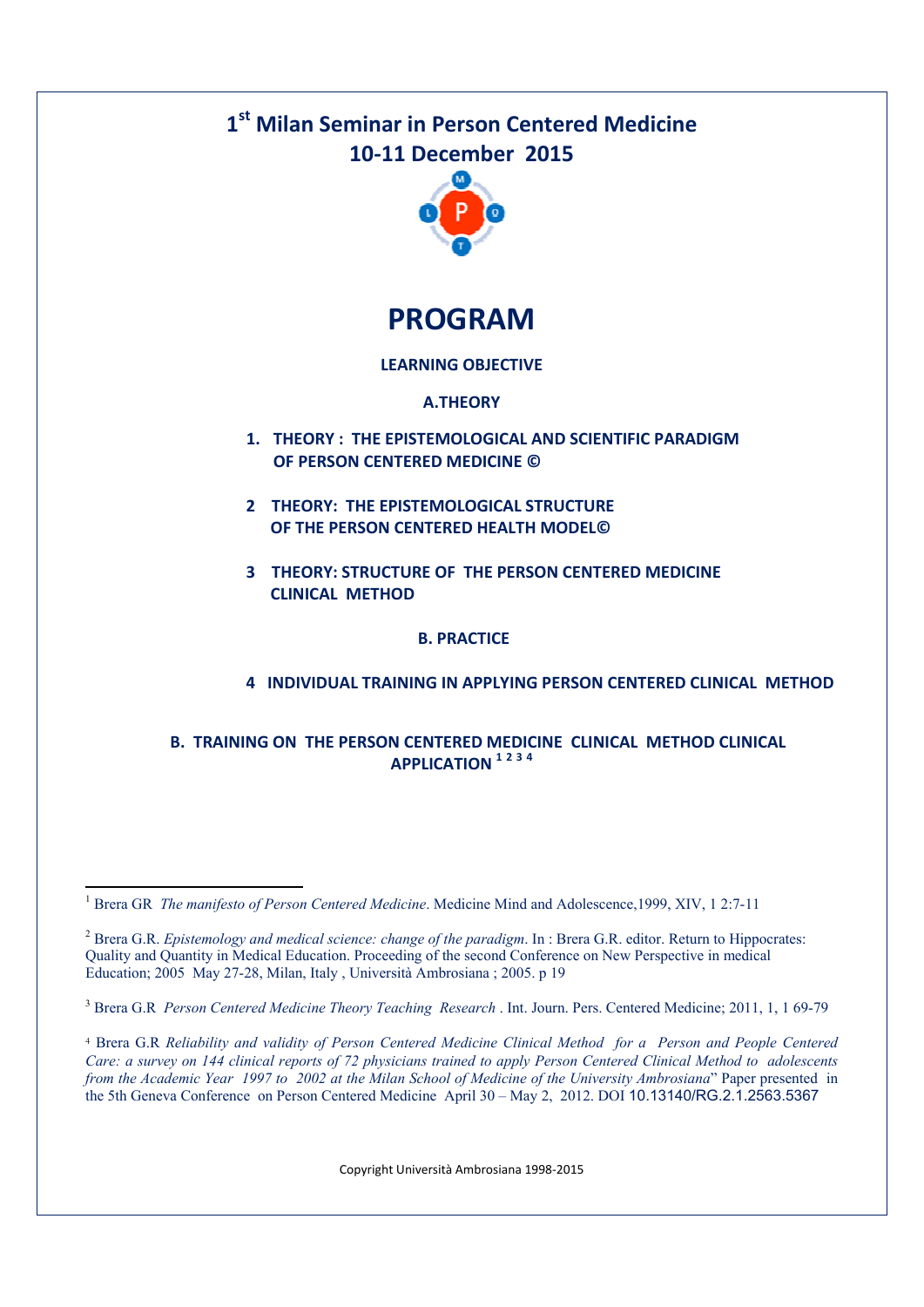## **1 st Milan Seminar in Person Centered Medicine 10-11 December 2015**



## **LEARNING OBJECTIVES OF THE TRAINING <sup>5</sup> <sup>6</sup>**

#### **A. DIACRISIS METHOD**

 **Anthropic effect method (AE) - - Empathic assessment method (EA) , Clinical Epoké method, (CE)- Person Diagnosis method (PD)** 

- **2. PHYSICAL EXAMINATION (PHE) (NOT OBJECT OF THE SEMINAR)**
- **B PERSON CENTERED CLINICAL HYPOTHESIS METHOD (PCCH)** 
	- **3. PERSON CENTERED CLINICAL SINTHESIS METHOD (CS) –CLINICAL DIAGNOSIS HYPOTHESIS METHOD ( CDH)**
	- **4 ASSESSMENT OF CLINICAL OBJECTIVES METHOD (CO)**
- **C. PERSON CENTERED CLINICAL SINTHESIS METHOD (PCS)** 
	- **5. CLINICAL PORTRAIT METHOD (CP)**
- **D. PERSON CENTERED THERAPY (PCT)**

<u>.</u>

- **6. PERSON CENTERED THERAPEUTIC PROGRAM METHOD (PCTHP)**
- **7. PERSON CENTERED CLINICAL ASSESSMENT OVER TIME METHOD (CLASS)**

Copyright Università Ambrosiana 1998-2015 6 ©Coyright Ambroiana 1995-2015- **No total or partial reproduction is allowed without authorization**

<sup>5</sup> Brera G.R. *La medicina centrata sulla persona e la formazione dei medici nel terzo millennio*. Con l'introduzione di Iosef Seifert : I sette scopi della medicina (Person Centered Medicine and Medical Education in third Millennium with the introduction of Iosef Seifert . The seven aims of Medicine it.) Pisa:IEPI-Università Ambrosiana; 2001